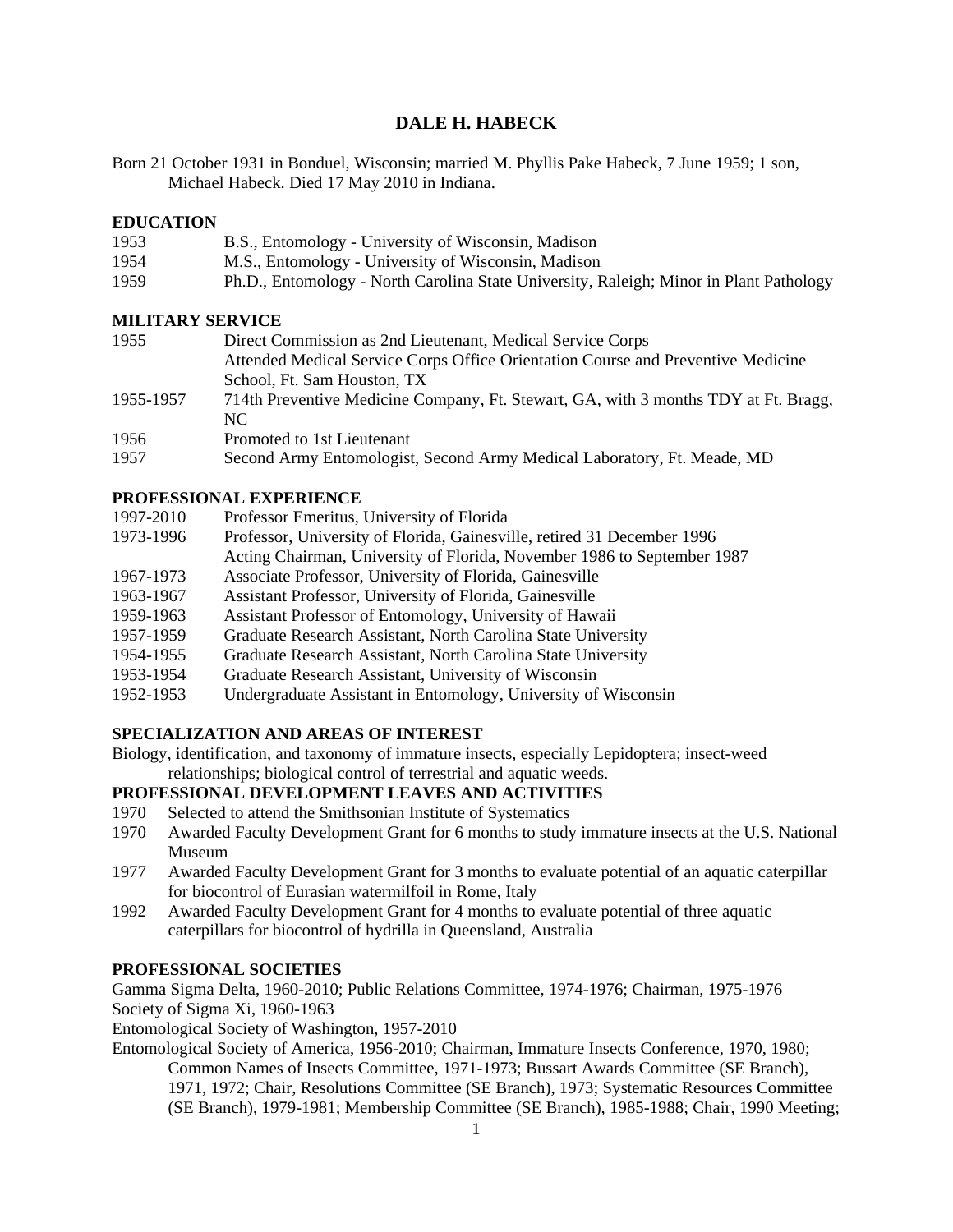Site-Selection Committee, 1986-1987; Chair, Local Arrangements Committee, 1990 Meeting; Awards Committee (SE Branch) 1990-1992; Committee on Systematic Resources 1990-1993; Candidate for Member-At-large Executive Committee, SE Branch, 1991

Hawaiian Entomological Society, 1959-1964; Secretary, 1962

Hawaiian Academy of Science, 1963-1968

Florida Entomological Society, 1963-2010; Treasurer-Business Manager, 1964-1967; Executive Committee, 1964-1967; Publications Committee, 1964-1967; Resolutions Committee, 1969, 1981; Ad Hoc Committee on Amended Articles of Incorporation and Bylaws, 1982, 1984; Program Committee, 1971, 1991; Long Range Planning Committee, 1980-1984; Chairman, 1984; Student Paper Committee, 1974; Nominating Committee, 1972, 1976, 1979, 1987; Chairman, 1972, 1976, 1987, 1989; Americas Committee, 1980-1982; Chairman, 1980, 1981; Committee on Bylaws, 1984; Invitational Speaker, 1970; President Elect, 1984-1985; President, 1985-1986

Florida State Horticultural Society, 1963-2010

Lepidopterists Society, 1971-2010; Organizer of 1980 Annual Meeting in Gainesville; Executive Council, 1990-1991

Coleopterists Society, 1971-2010; Editorial Board, 1971-1972

Southern Lepidopterists Society, 1978-2010

Florida Aquatic Plant Management Society, 1985-1986

Florida Weed Society, 1987-1988

Center for Systematic Entomology, 1986-2010; Board of Directors, 1987-1988

American Entomological Institute, Board of Directors, 1990-2010; Acting President and Director, 1992+

# **INSTRUCTIONAL EXPERIENCE** (courses taught)

- 1967-2008 Immature Insects, University of Florida
- 1968, 1969 Entomological Literature, University of Florida
- 1962, 1963 Immature Insects, University of Hawaii
- 1983 Taught Identification of Lepidoptera larvae at APHIS training short course for 20 quarantine port identifiers, Frederick, MD, July 19-27 1995 Insect Identification, University of Florida

### **GRADUATE STUDENTS DIRECTED** Ph.D. - 28; M.S. - 13

Committee Member for 50+ students in entomology, nematology, zoology and agronomy

## **FOREIGN EXPERIENCE**

Have visited 40+ countries. Major visits include:

Costa Rica, 1967, 1968. Supervision of graduate student research.

Uruguay and Argentina, 1973, 1974. Coordination of research efforts on insect enemies of stranglervine. Australia and New Caledonia, 1977 (6 weeks). Surveying for insect enemies of Melaleuca.

- El Salvador, 1978 (2 weeks), 1979 (4 weeks). Taught short courses on immature insects and did work on larvae of white grubs.
- France, 1973. Attended Third International Symposium on Biological Control of Weeds.
- Austria, 1974. Attended Fourth International Symposium on Aquatic Weeds sponsored by the European Weed Research Council.
- Italy, 1977 (3 months). Research on potential of an aquatic caterpillar for control of Eurasian watermilfoil in the U.S.
- Honduras, 1981. Two trips to work on insects attacking *Mimosa pigra*, a serious pest weed in Australia and Thailand.
- Southeast Asia, 1981, 1982. Coordinator of the International Plant Protection Center (IPPC) Aquatic Weed program.
- Thailand, 1982. Co-sponsored International Conference on *Mimosa pigra*. Management for IPPC.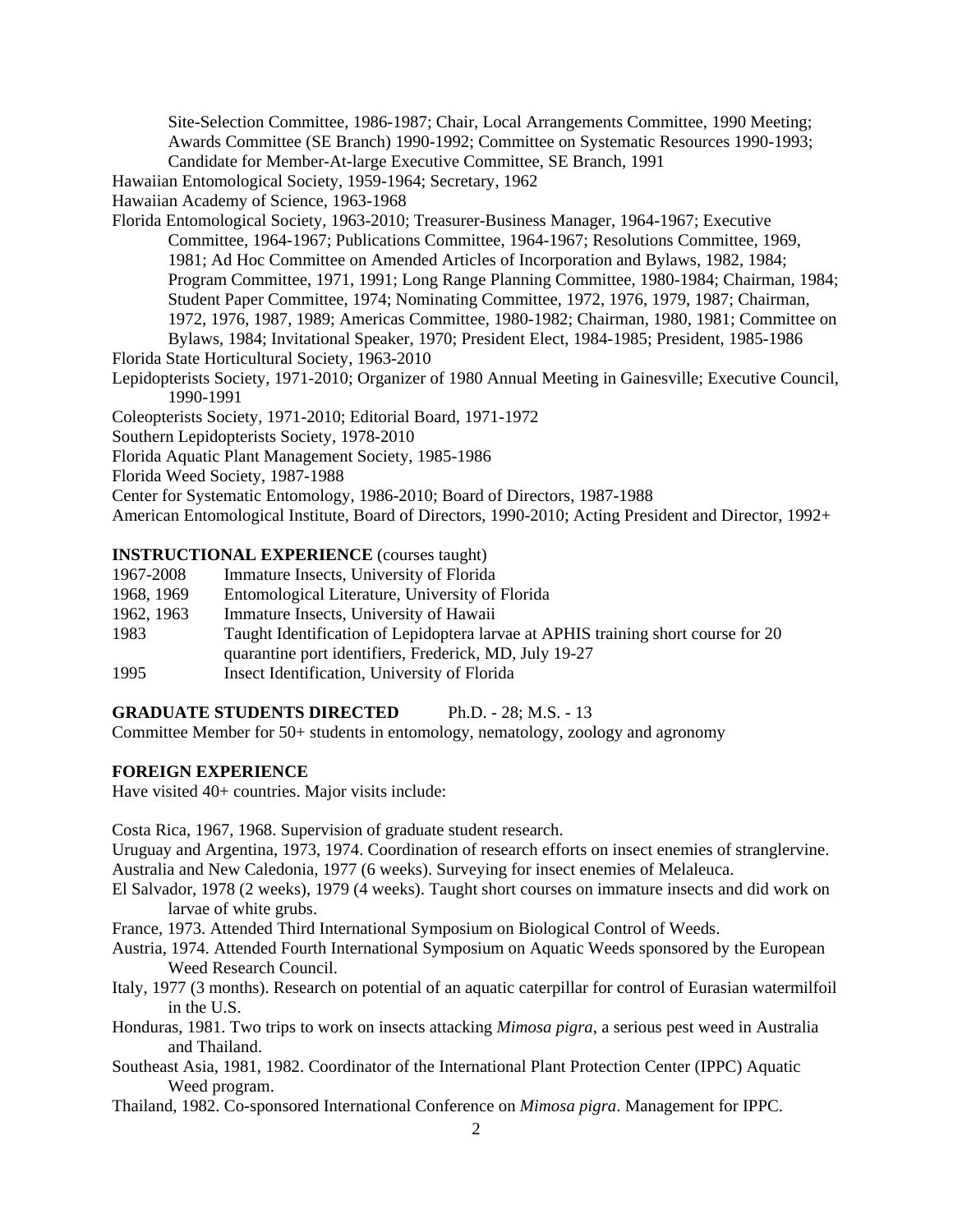Indonesia, 1982. Evaluated aquatic weed problem on Java and made recommendations for control and research activities.

Panama, 1982. Two trips to survey for biological control agents of hydrilla.

Ecuador, 1986. Surveyed agricultural crops for pests (especially larvae) and made recommendations on collections and identifications at two research stations.

Italy, 1988. Attended the International Symposium on Biological Control of Weeds.

Brazil, 1988, 1989, 1990. Surveyed for potential biological control agents to control Brazilian peppertree, nutsedges and sicklepod.

Ireland, 1990. Determined interest and potential for cooperative work on biological control of weeds. Australia, 1992 (4 months). Surveyed for and evaluated aquatic caterpillars to control hydrilla.

#### **AWARDS**

- Plant Protection Award of Eminence, Florida Department of Agriculture and Consumer Services, October 1981
- John Abbot Award for outstanding achievement in expanding the knowledge of Lepidoptera, Southern Lepidopterists Society, September 1987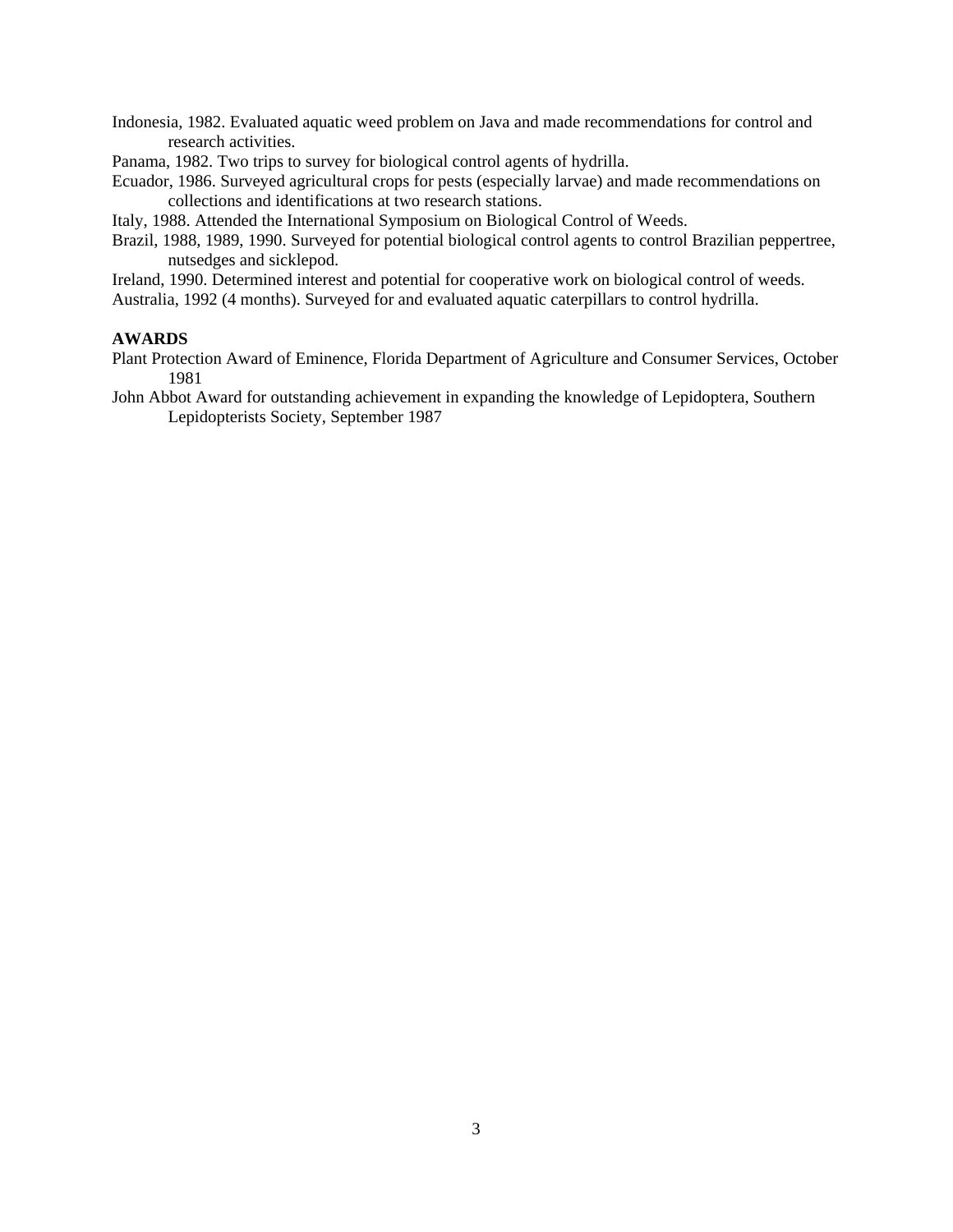#### **PUBLICATIONS**

- Habeck, Dale H. 1954. Effect of insecticides on germination and early growth of vegetables. M.S. Thesis, University of Wisconsin.
- Brett, Charles H., W.V. Campbell, and Dale H. Habeck. 1958. Control of three species of cabbage caterpillars with some new insecticide dusts. Journal of Economic Entomology 51(2): 254-255.
- Habeck, Dale H. 1959. Insects associated with sweet potato foliage and their relation to the dissemination of the internal cork virus. Ph.D. Thesis, North Carolina State University. 57 pp.
- Habeck, Dale H., and Henry Townes. 1960. The nearctic species of *Poemenia* Holmgren. U.S. National Museum Bulletin 216(2): 376-387.
- Habeck, Dale H., L.W. Nielsen, and Charles H. Brett. 1960. Local dissemination of internal cork virus of sweet potatoes. Plant Disease Report 44(12): 886-890.
- Habeck, Dale H., L.W. Nielsen, and Charles H. Brett. 1961. Attempts to control dissemination of internal cork virus of sweet potatoes with insecticides. Plant Disease Report 45(5): 330-333.
- Habeck, Dale H., and Minoru Tamashiro. 1963. The cribrate weevil -- a potentially serious new insect pest in Hawaii. Hawaii Farm Science 12(3): 1-4.
- Tamashiro, Minoru, and Dale H. Habeck. 1963. Serpentine leaf miner control on pole beans. Hawaii Farm Science 12(3): 7-9.
- Habeck, Dale H., and L.C. Kuitert. 1964. Control of mole crickets. Sunshine State Agricultural Research Report 9(1): 11-12, 20.
- Habeck, Dale H. 1963. Description of immature stages of the Chinese rose beetle, *Adoretus sinicus* Burmeister (Coleoptera: Scarabaeidae). Proceedings of the Hawaiian Entomological Society 18(2): 241-258.
- Habeck, Dale H., and L.C. Kuitert. 1964. New materials help growers crack down on mole crickets. Florida Grower and Rancher 72(5): 6.
- Habeck, Dale H. 1965. Laboratory culture and development of *Elaphria nucicolora* (Lepidoptera: Noctuidae). Florida Entomologist 48(3): 187-188.
- Wolfenbarger, D.O., and D.H. Habeck. 1965. Status of *Phyllophaga bruneri* Chapin (a Cuban may beetle) in Florida. Cooperative Economic Insect Report 15(47): 1282.
- Habeck, Dale H., and L.C. Kuitert. 1967. Extermine los grillotopos. La Hacienda, May, 1967: 64-65.
- Habeck, Dale H. 1968. Annotated key to the Plusiinae moths of Florida (Lepidoptera: Noctuidae). Florida Department of Agriculture, Division of Plant Industry, Circular 72, May 1968. 2 pp.
- Waites, R.E., and D.H. Habeck. 1968. Evaluation of insecticides for control of the pickleworm on summer squash. Journal of Economic Entomology 6(4): 1097-1099.
- Mead, F.W., and D.H. Habeck. 1968. *Eupteryx* leafhopper damage to leatherleaf fern (Homoptera: Cicadellidae). Florida Department of Agriculture, Division of Plant Industry, Circular 78, November 1968. 2 pp.
- Habeck, D.H., and D.O. Wolfenbarger. 1968. Basic studies of the biology of the Cuban may beetle. Mimeographed Report. Department of Entomology, IFAS, University of Florida, Gainesville. 93 pp.
- Habeck, D.H., and R.E. Waites. 1969. Controlling pickleworm on summer squash. Sunshine State Agricultural Report 14(2): 15-16.
- Habeck, D.H., and V.G. Perry. 1969. Insects and nematodes -- new approaches to old problems. Proceedings of the Soil and Crop Science Society of Florida 28: 247-253.
- Nielsson, R J., and D.H. Habeck. 1971. The genus *Hyalomyzus* (Homoptera: Aphididae) with the description of a new species. Annals of the Entomological Society of America 64(4): 883-887.
- Van Middelem, C.H., D.H. Habeck, and J.R. Strayer. 1972. Residues on rye-grass following preplant or postemergence applications of four insecticides for mole cricket control. Journal of Economic Entomology 65(2): 495-497.
- Habeck, D.H. 1973. Book review -- An index to the described life histories, early stages and hosts of the macrolepidoptera of the continental United States and Canada. Florida Entomologist 56(3): 258.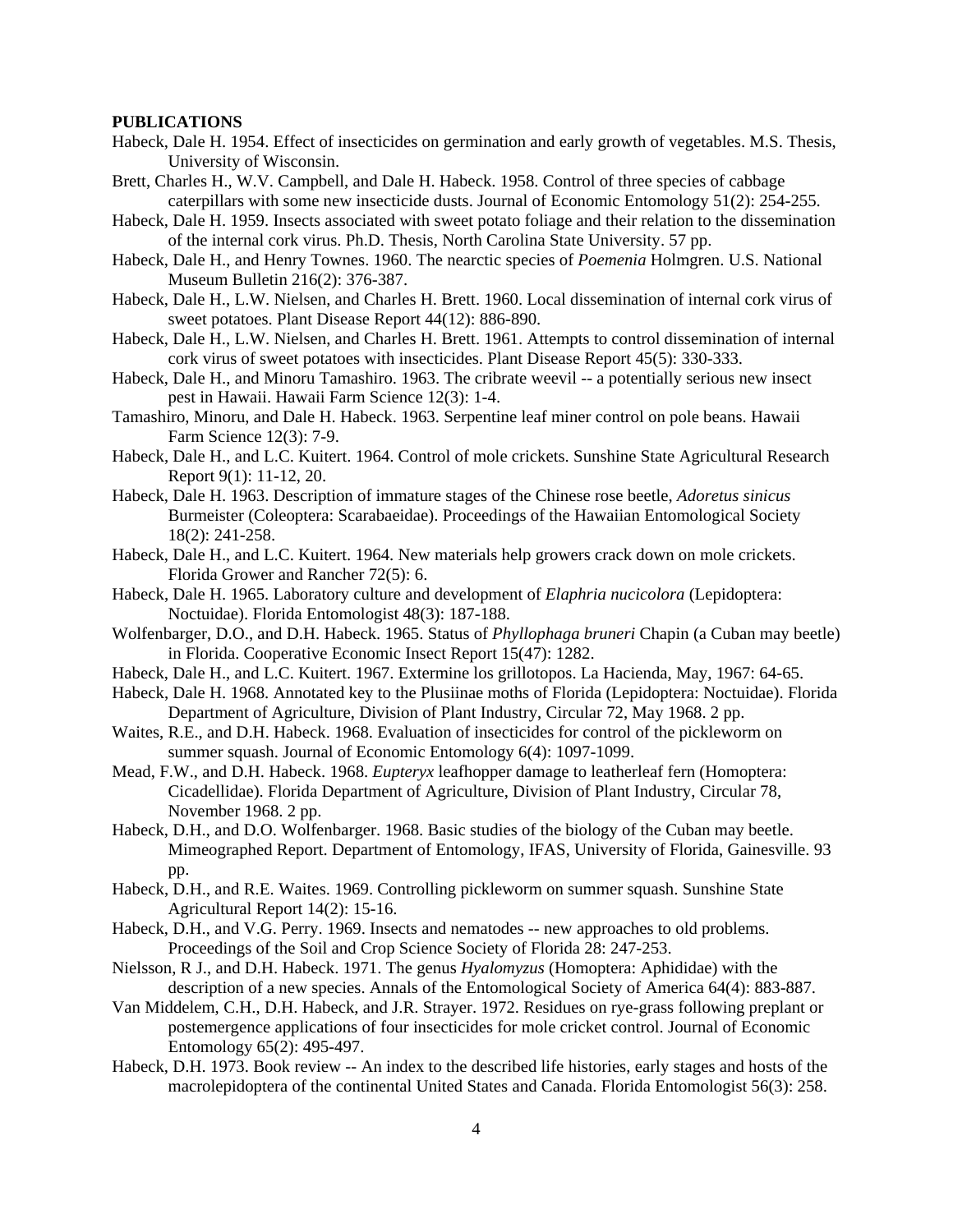- MacCarter, L.E., and D.H. Habeck. 1973. The melon aphid: screening *Citrullus* varieties and introductions for resistance. Journal of Economic Entomology 66(5): 1111-1112.
- Habeck, D.H. 1974. Caterpillars of *Parapoynx* in relation to aquatic plants in Florida. Hyacinth Control Journal 12: 15-18.
- Habeck, D.H., R.T. Arbogast, and L.D. Cline. 1974. Biology and immature stages of *Schinia mitis* (Grote) Noctuidae. Journal of the Lepidopterists Society 28(2): 152-157.
- MacCarter, L.E., and D.H. Habeck. 1974. Melon aphid resistance in *Cucumis* spp. Florida Entomologist 57(1): 195-204.
- Habeck, D.H., and G.E. Allen. 1974. Lepidopterous insects as biological control agents for aquatic weeds. Proceedings of the 4th International Symposium on Aquatic Weeds, Vienna, Austria. pp. 107- 113.
- Bacheler, J.S., and D.H. Habeck. 1974. Biology and hybridization of *Apantesis phalerata* and *A. radians* (Lepidoptera: Arctiidae). Annals of the Entomological Society of America 67(6): 971-975.
- Habeck, D.H. 1974. *Arzama densa* as a pest of dasheen. Florida Entomologist 57(4): 409-410.
- Del Fosse, E.S., H.L. Cromroy, and D.H. Habeck. 1975. Determination of the feeding mechanism of the water hyacinth mite, *Orthogalumna terebrantis* Wallwork. Hyacinth Control Journal 13: 53-55.
- Habeck, D.H., and F.W. Mead. 1975. Lantana lace bug [*Teleonemia scrupulosa* (Stål)] (Hemiptera: Tingidae). Florida Department of Agriculture and Consumer Services, Entomology Circular 156. 2 pp.
- Ogunwolu, E.O., and D.H. Habeck. 1975. Comparative life histories of three *Mocis* spp. in Florida (Lepidoptera: Noctuidae). Florida Entomologist 58(2): 97-103.
- Habeck, D.H. 1975. Ecological, biological, and taxonomic studies of insect enemies of aquatic weeds in Florida. Florida Agricultural Experiment Station, Institute of Food and Agricultural Sciences. 44 pp.
- Habeck, D.H. 1976. The life history of *Neoerastria caduca* (Grote) (Lepidoptera: Noctuidae). Florida Entomologist 59: 101-102.
- Knopf, K.W., and D.H. Habeck. 1976. Life history and biology of *Samea multiplicalis* (Guenée) (Lepidoptera: Pyralidae). Environmental Entomology 5(3): 539-542.
- Wojcik, B., W.H. Whitcomb, and D.H. Habeck. 1976. Host screening of *Telenomus remus* Nixon (Hymenoptera: Scelionidae). Florida Entomologist 59(2): 195-198.
- Levy, R., and D.H. Habeck. 1976. Descriptions of the larvae of *Spodoptera sunia* (Guenée) and *S. latifascia* Walker with a key to the mature *Spodoptera* larvae of the eastern United States (Lepidoptera: Noctuidae). Annals of the Entomological Society of America 69(4): 585-588.
- Wolfenbarger, D.O., H.H. Samol, and D.H. Habeck. 1976. Dispersal distances of the Caribbean fruit fly, corn planthopper and Cuban may beetle. Researches on Population Ecology (Kyoto) 18(1): 118- 122.
- Heppner, J.B., and D.H. Habeck. 1976. Insects associated with *Polygonum* in North Central Florida. I. Introduction and Lepidoptera. Florida Entomologist 59(3): 231-239.
- Cline, L.D., and D.H. Habeck. 1977. Reproductive biology of the granulate cutworm. Proceedings of the Georgia Entomological Society 12(1): 34-41.
- Habeck, D.H. 1977. The potential of using insects for biological control of weeds in citrus. Proceedings of the International Society on Citriculture (1977) 1: 146-148.
- Perry, V.G., and D.H. Habeck. 1977. Nematode and insect effects on plant roots. Proceedings of the Soil and Crop Science Society of Florida 36: 28-31.
- Heppner, J.B., and D.H. Habeck. 1977. Insects associated with *Polygonum* in North Central Florida. II. Insects other than Lepidoptera. Florida Entomologist 60(3): 167-170.
- Waites, R.E., R.J. Gouger, and D.H. Habeck. 1978. Synthetic pyrethroids for control of worms on cabbage and Brussels sprouts and Colorado potato beetle on Irish potatoes. Proceedings of the Georgia Entomological Society 12(3): 247-250.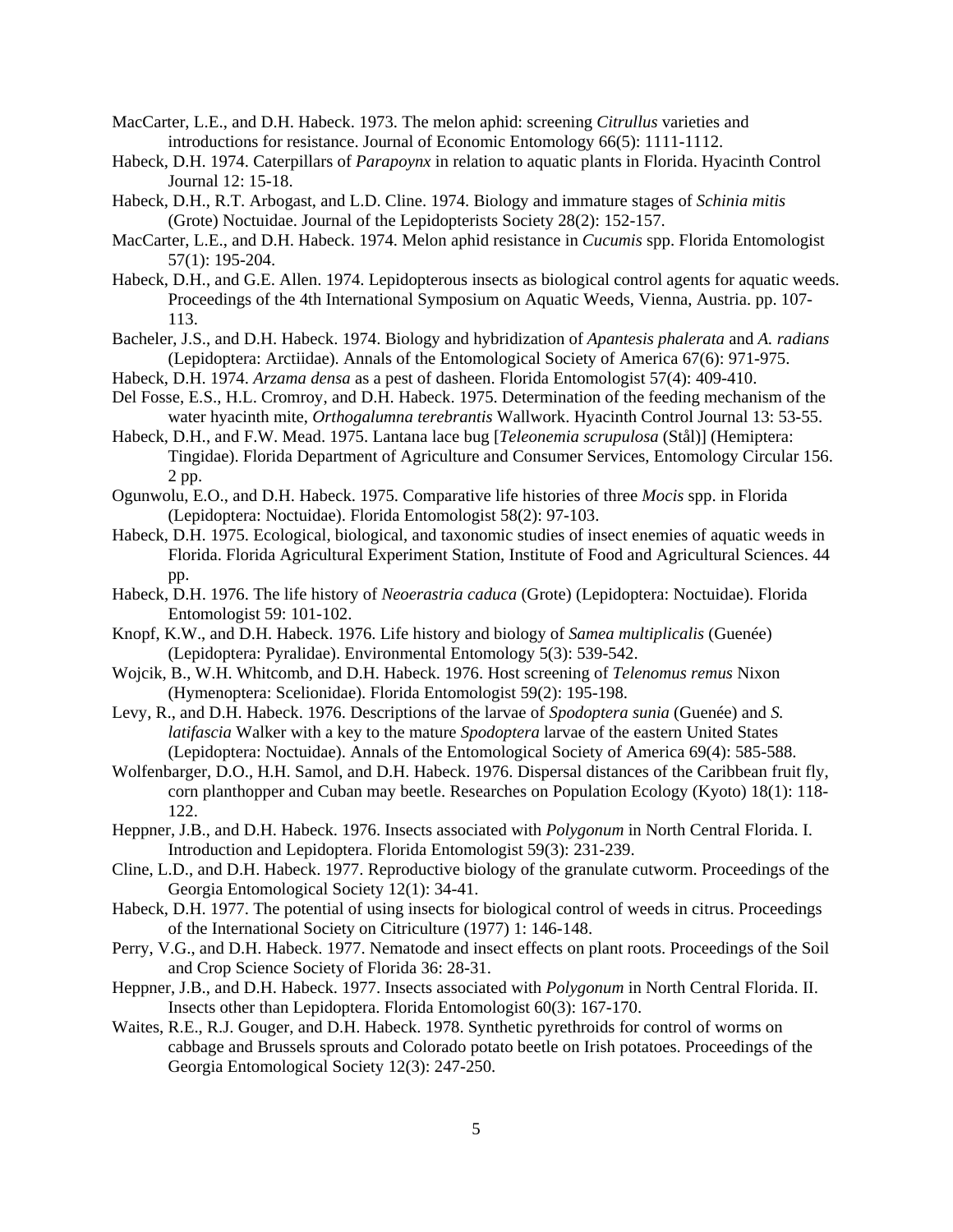- Wojcik, D.P., and D.H. Habeck. 1977. Fire ant myrmecophiles: Breeding period and ovariole number in *Myrmecaphodius excavaticollis* (Blanchard) and *Euparia castanea* Serville (Coleoptera: Scarabaeidae). Coleopterists Bulletin 31(4): 335-338.
- Habeck, D.H. 1977. The case for biological control of lantana in Florida citrus groves. Proceedings of the Florida State Horticultural Society 89: 17-18.
- Habeck, D.H. 1977. Selective feeding on sweet potato varieties by southern armyworm. Florida Entomologist 59(4): 396.
- Silvera-Guido, A., and Dale H. Habeck. 1978. Natural enemies of stranglervine, *Morrenia odorata*, and two closely related species, *M. brachystephana* and *Araujia hortorum*, in Uruguay. Proceedings of the IVth International Symposium on Biological Control of Weeds, Gainesville, Florida. pp. 128-131.
- Wojcik, D.P., W.A. Banks, and D.H. Habeck. 1978. Fire ant myrmecophiles: Flight periods of *Myrmecaphodius excavaticollis* (Blanchard) and *Euparia castanea* Serville (Coleoptera: Scarabaeidae). Coleopterists Bulletin 32(1): 59-64.
- Habeck, D.H. 1979. Host plant of *Pseudolampsis guttata* (LeConte) (Chrysomelidae). Coleopterists Bulletin 33(2): 150.
- Andrews, K.L., A. de Mira, D.H. Habeck, and A. Lainez. 1979. Gallina ciega en El Salvador: Identificación de especies y determinación de la relación entre densidad y daño en el cultivo de maíz. Memoria de la XXV Reunión Anual de PCCMCA. 8 pp.
- Regas-Williams, K., and D.H. Habeck. 1979. Life history of a poison ivy sawfly *Arge humeralis* (Beauvois). Florida Entomologist 61(4): 356-363.
- Ogunwolu, E.O., and D.H. Habeck. 1979. Descriptions and keys to larvae and pupae of the grass loopers, *Mocis* spp. in Florida (Lepidoptera: Noctuidae). Florida Entomologist 61(4): 402-407.
- Dong, N., T.C. Carlysle, H.L. Cromroy, and D.H. Habeck. 1980. Morphological studies on the beet armyworm *Spodoptera exigua* (Hübner) (Lepidoptera: Noctuidae). University of Florida Agricultural Experiment Station Technical Bulletin 813: 38.
- Habeck, D.H., and R. Wilkerson. 1980. The life cycle of *Lysathia ludoviciana* (Fall) (Coleoptera: Chrysomelidae) on parrotfeather *Myriophyllum aquaticum* (Velloso) Verde. Coleopterists Bulletin 34: 167-170.
- Balciunas, J.K., and D.H. Habeck. 1981. Recent range extension of a hydrilla-damaging moth, *Parapoynx diminutalis* (Lepidoptera: Pyralidae). Florida Entomologist 64(1): 195-196.
- Habeck, Dale H. 1981. Potential for biological control of *Melaleuca* in Florida. Proceedings of *Melaleuca* Symposium, 23-24 September 1981, Ft. Myers, Florida. pp. 125-128.
- Heitzman, R.L., and D.H. Habeck. 1981. Taxonomic and biological note on *Bellura gortynoides* Walker (Noctuidae). Journal of Research on the Lepidoptera (1979) 18(4): 228-235.
- Habeck, Dale H., and Frank W. Mead. 1982. Edwards' wasp moth, *Lymire edwardsii* (Grote) (Ctenuchidae: Lepidoptera). Florida Department of Agriculture and Consumer Services, Entomology Circular 234. 2 pp.
- Habeck, D.H. 1982. *Halysidota harrisii* Walsh in Florida. Florida Entomologist 65(2): 286.
- Center, T.D., J.K. Balciunas, and D.H. Habeck. 1982. Descriptions of *Sameodes albiguttalis* (Lepidoptera: Pyralidae) life stages with key to Lepidoptera larvae on waterhyacinth. Annals of the Entomological Society of America 75(4): 471-479.
- Habeck, Dale H., and J.C. Nickerson. 1982. *Atheloca subrufella* (Hulst) (Lepidoptera: Pyralidae: Phycitinae), a pest of coconuts. Florida Department of Agriculture and Consumer Services, Entomology Circular 241. 2 pp.
- Habeck, Dale H. 1982. The potential of *Parapoynx stratiotata* L. as a biological control agent for Eurasian watermilfoil. Journal of Aquatic Plant Management 21: 26-29.
- Habeck, Dale H., and Steven Passoa. 1983. Potential for biological control of *Mimosa pigra*. Proceedings of the International Symposium on *Mimosa pigra* Management, Chiang Mai, Thailand, 22-26 February 1982: 115-120.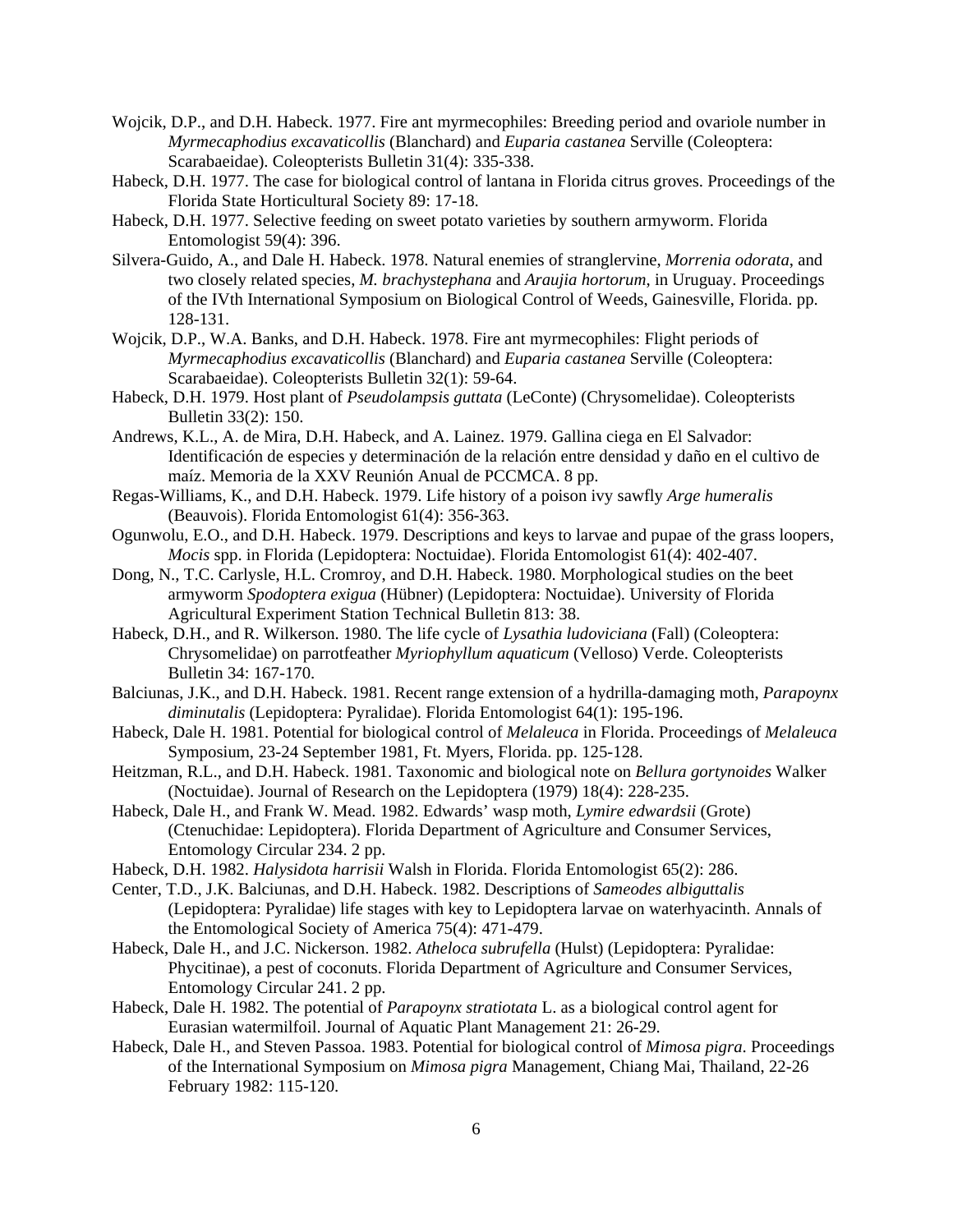- Robert, G. Lamar, and Dale H. Habeck (Eds.). 1982. Proceedings of the International Symposium on *Mimosa pigra* Management. Chiang Mai, Thailand, 22-26 February 1982. International Plant Protection Center, Oregon State University, Corvallis. 140 pp.
- Belmont, R.A., and D.H. Habeck. 1983. Parasitoids of *Dioryctria* spp. (Pyralidae: Lepidoptera) coneworms in slash pine seed production areas of north Florida. Florida Entomologist 66(4): 399- 407.
- Brown, R.L., J.F.G. Clarke, and D.H. Habeck. 1983. New host records for Olethreutinae (Tortricidae). Journal of the Lepidopterists' Society 37(3): 224-227.
- Childs, G.H., D.H. Habeck, T.R. Ashley, and S.L. Poe. 1984. Spatial distribution of southern red mite, *Oligonychus ilicis* (MacGregor), on field grown *Ilex crenata*. Proceedings of the Florida State Horticultural Society (1983) 96: 151-153.
- Childs, G.H., T.R. Ashley, D.H. Habeck, and S.L. Poe. 1984. Temperature effects on development and reproduction of the southern red mite, *Oligonychus ilicis*, reared on *Ilex crenata*. Acarologia 25(4): 341-345.
- Brown, R.L., J.F.G. Clarke, and D.H. Habeck. 1984. New host records for Olethreutinae (Tortricidae). Journal of the Lepidopterists' Society 38: 37(3): 224-227.
- Fontes, E.G., and D.H. Habeck. 1984. Insetos associados a erva-lanceta. IX Congresso Brasileiro de Entomologia Resumos: 196.
- Habeck, D.H. 1985. Attracting insects for backyard entomology. Florida Entomologist 68(1): 117-121.
- Haag, Kim H., and D.H. Habeck. 1985. The effect of aldicarb on nontarget organisms in citrus groves. Proceedings of the Florida State Horticultural Society 97: 62-66.
- Chang, N.T., B.R. Wiseman, R.E. Lynch, and D.H. Habeck. 1985. The influence of fertilization on the resistance of selected grasses to fall armyworm larvae. Journal of Agricultural Entomology 2: 137-146.
- Chang, N.T., B.R. Wiseman, R.E. Lynch, and D.H. Habeck. 1985. Fall armyworm; Expressions of antibiosis in selected grasses. Journal of Entomological Science 20(2): 179-188.
- Chang, N.T., B.R. Wiseman, R.E. Lynch, and D.H. Habeck. 1985. Fall armyworm (Lepidoptera: Noctuidae) orientation and preference for selected grasses. Florida Entomologist 68(2): 296-303.
- Habeck, D.H. 1985. In Memoriam, William Bacon Gresham, Jr., 1915-1984. Florida Entomologist 68(1): 249.
- Habeck, D.H., K. Haag, and G.B. Buckingham. 1986. Native insect enemies of aquatic macrophytesmoths. Aquatics 8(1): 17-19, 22.
- Buckingham, G.B., K. Haag, and D.H. Habeck. 1986. Native insect enemies of aquatic macrophytesbeetles. Aquatics 8(2): 28, 30-31, 34.
- Habeck, D.H. 1986. Butterflies in the garden. Proceedings of the Florida State Horticultural Society (1985) 98: 347-348.
- Habeck, D.H. 1986. In Memoriam, Sam Spruill Fluker (1931-1986). Florida Entomologist 69(2): 447.
- Haag, K., D.H. Habeck, and G.B. Buckingham. 1986. Native insect enemies of aquatic macrophytes other than moths and beetles. Aquatics 8(3) 16-17, 21-22.
- Chang, N.T., B.R. Wiseman, R.E. Lynch, and D.H. Habeck. 1986. Growth and development of fall armyworm (Lepidoptera: Noctuidae) on selected grasses. Environmental Entomology 15(1): 182- 189.
- Habeck, D.H., and F.W. Mead. 1986. In Memoriam, Warren Clifford Adlerz (1928-1986). Florida Entomologist 69(4): 773.
- Chang, N.T., R.E. Lynch, B.R. Wiseman, F. Slansky, Jr., and D.H. Habeck. 1987. Quantitative utilization of selected grasses by fall armyworm (Lepidoptera: Noctuidae) larvae. Entomologia Experimentalis et Applicata 45: 29-35.
- Habeck, D.H. 1987. Pericopidae. Pp. 536-538 in Stehr, F.W. (Ed.), Immature Insects of North America. Kendall-Hunt Publishing Company, Dubuque, Iowa.
- Habeck, D.H. 1987. Ctenuchidae. Pp. 542-543 in Stehr, F.W. (Ed.), Immature Insects of North America. Kendall-Hunt Publishing Company, Dubuque, Iowa.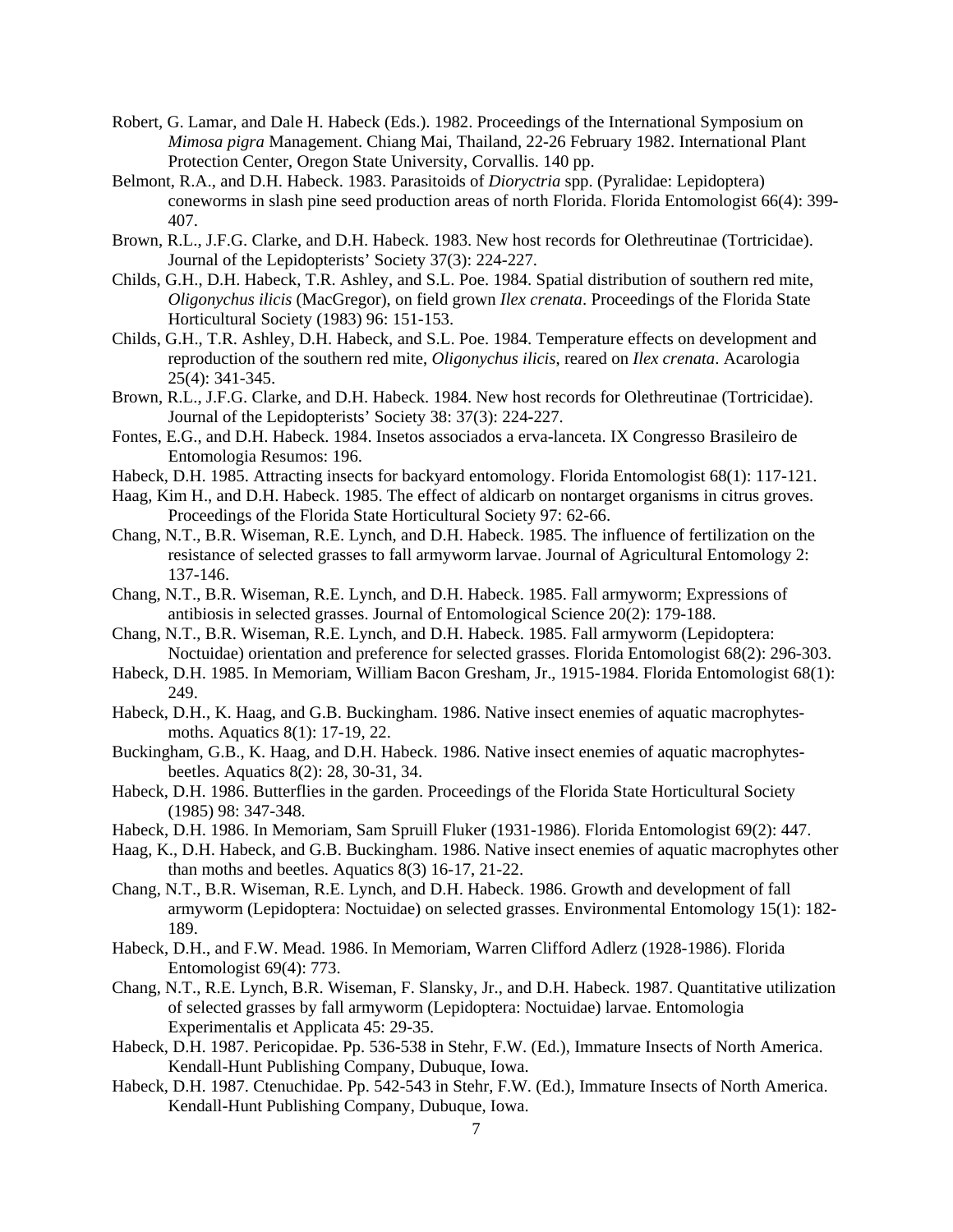- Habeck, D.H. 1987. Arctiidae. Pp. 538-542 in Stehr, F.W. (Ed.), Immature Insects of North America. Kendall-Hunt Publishing Company, Dubuque, Iowa.
- Habeck, D.H. 1987. Needed: Publications on Florida Insects (Presidential address Annual Meeting, August 1986). Florida Entomologist 70(1): 189-196.
- Frank, J.H., D.H. Habeck, and S.B. Peck. 1987. The distribution of *Brathinus nitidus* (Coleoptera: Staphylinidae) and new key to the North American species. Coleopterists Bulletin 41(2): 137- 140.
- Passoa, S., and D.H. Habeck. 1987. A description of the larva and pupa of *Rupela albinella* (Cramer), a pest of rice in Latin America (Lepidoptera: Pyralidae: Schoenobiinae). Florida Entomologist 70(3): 368-375.
- Bennett, F.D., and D.H. Habeck. 1987. Reece Sailer. Annals of the Entomological Society of America 80(6): 712.
- Habeck, D.H., C.R. Thompson, F.A. Dray, T.D. Center, and J.K. Balciunas. 1987. Biological control of waterlettuce. Pp. 108-114 in Proceedings of the 21st American Meeting of the Aquatic Plant Control Research Program, 17-21 November 1986, Mobile, Alabama. Miscellaneous Paper A-87- 2. Environmental Laboratory, U.S. Army Corps of Engineers Waterways Experiment Station, Vicksburg, Mississippi.
- Habeck, D.H. 1988. *Neargyractis slossonalis* (Lepidoptera: Pyralidae, Nymphulinae): larval description and biological notes. Florida Entomologist 71(4): 582-592.
- Haag, K.H., and D.H. Habeck. 1988. A survey of waterhyacinth weevil populations (*Neochetina* spp.) in northern Florida. Florida Entomologist 71(2): 210-212.
- Williams, R.N., J. Jelenik, and D.H. Habeck. 1988. Annotated bibliography of the genus *Conotelus* Erichson (Coleoptera: Nitidulidae). Entomological Society of America Miscellaneous Publications 69: 1-14.
- Habeck, D.H., C.R. Thompson, F.A. Dray, T.D. Center, and J.K. Balciunas. 1988. Biological control of waterlettuce. Pp. 320-323 in Proceedings of the 22nd Annual Meeting, Aquatic Plant Control Research Program, 16-19 November 1987, Portland, Oregon. Miscellaneous Paper A-88-5. U.S. Army Corps of Engineers Waterways Experiment Station, Vicksburg, Mississippi.
- Leppla, N.C., and D.H. Habeck (Eds.). 1988. Caribbean fruitfly eradication in Florida. Supportive research and technology. Florida Department of Agriculture and Consumer Services, Institute of Food and Agricultural Sciences, and U.S. Department of Agriculture. 49 pp.
- Dray, F.A., C.A. Thompson, D.H. Habeck, T.D. Center, and J.K. Balciunas. 1988. A survey of the fauna associated with *Pistia stratiotes* L. (waterlettuce) in Florida. Technical Report A-88-6. U.S. Army Corps of Engineers Waterways Experiment Station, Vicksburg, Mississippi. 37 pp.
- Thompson, C.R., and D.H. Habeck. 1988. Host specificity and biology of the weevil *Neohydronomus pulchellus* Hustache, biological control agent of waterlettuce (*Pistia stratiotes* L.) in Florida. Technical Report A-88-10, U.S. Army Corps of Engineers Waterways Experiment Station, Vicksburg, Mississippi. 30 pp.
- Habeck, D.H., J. Nagel, and J.E. Peña. 1989. *Colopterus posticus* (Erichson), a nitidulid beetle new to the United States. Florida Entomologist 72(10): 89-90.
- Nagel, J., J. Peña, and D. Habeck. 1989. Insect pollination of atemoya in Florida. Florida Entomologist 72(1): 207-211.
- Thompson, C.R., and D.H. Habeck. 1989. Host specificity and biology of the weevil *Neohydronomus affinis* (Col: Curculionidae) biological control agent of *Pistia stratiotes* (Araceae). Entomophaga 34(3): 299-306.
- Hennessey, M.K., and D.H. Habeck. 1989. Effects of mosquito adulticides on non-target arthropods in the Florida Keys. p. 3 in Florida Cooperative Fish and Wildlife Research Unit Annual Report (abstract).
- Habeck, D.H., F.D. Bennett, and E.E. Grissell. 1989. First record of a phytophagous seed chalcid from Brazilian peppertree in Florida. Florida Entomologist 72(2): 378-379.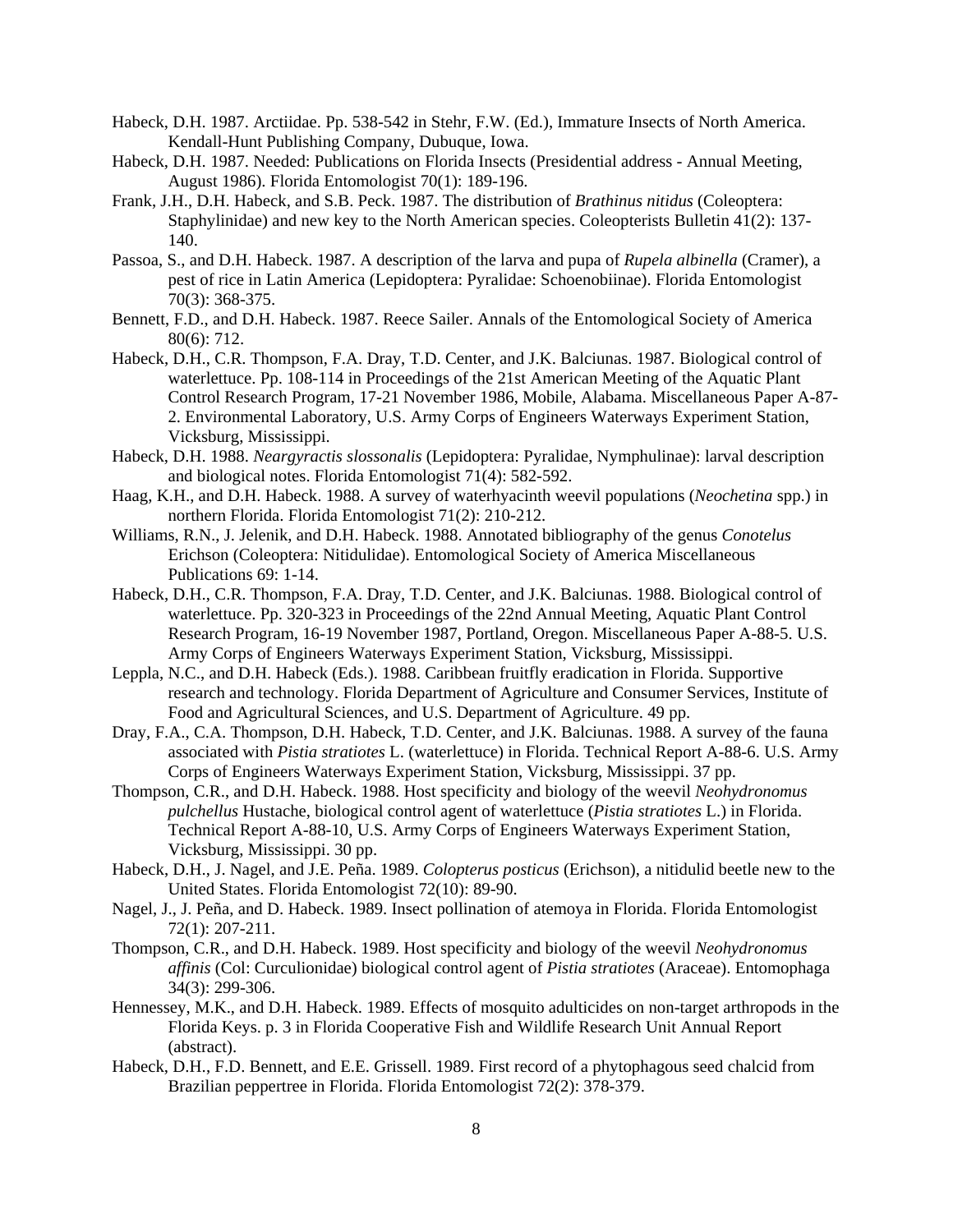- Habeck, D.H., C.R. Thompson, F.A. Dray, T.D. Center, and J.K. Balciunas. 1989. Update on biological control of waterlettuce. Pp. 59-63 in Proceedings of the 23rd Annual Meeting, Aquatic Plant Control Research Program, 14-17 November 1988, West Palm Beach, Florida. Miscellaneous Paper A-89-1, U.S. Army Corps of Engineers Waterways Experiment Station, Vicksburg, Mississippi.
- Cassani J.R., D.R. Maloney, D.H. Habeck, and F.D. Bennett. 1989. New insect records on Brazilian peppertree, *Schinus terebinthifolius* (Anacardiaceae) in south Florida. Florida Entomologist 72(4): 714-716.
- Dray, F.A., Jr., T.D. Center, and D.H. Habeck. 1989. Immature stages of the aquatic moth *Petrophila drumalis* (Lepidoptera: Pyralidae, Nymphulinae) from *Pistia stratiotes* L. (waterlettuce). Florida Entomologist 72(4): 711-714.
- Cassani, J.R., D.H. Habeck, and D.L. Matthews. 1990. Life history and a description of the immature stages of the plume moth *Sphenarches anisodactylus*. Florida Entomologist 73(3): 257-266.
- Bennett, F.D., L. Crestana, D.H. Habeck, and E. Berti-Filho. 1990. Brazilian peppertree Prospects for biological control. Pp. 293-297 in Delfosse, E.S. (Ed.), Proceedings of the VIIth International Symposium on Biological Control of Weeds, 6-11 March 1988, Rome, Italy.
- Habeck, D.H. 1990. Insects associated with poison ivy and their potential as biological control agents. Pp. 329-337 in Delfosse, E.S. (Ed.), Proceedings of the VIIth International Symposium on Biological Control of Weeds, 6-11 March 1988, Rome, Italy.
- Matthews, D.L., D.H. Habeck, and D.W. Hall. 1990. Annotated checklist of the Pterophoridae (Lepidoptera) of Florida including larval food plant records. Florida Entomologist 73(4): 613- 621.
- Habeck, D.H., F.D. Bennett, and J.H. Frank (Eds.). 1990. Classical Biological Control in the South. Southern Cooperative Series Bulletin 355. 197 pp.
- Buckingham, G.B., and D.H. Habeck. 1990. Aquatic Weeds. Pp. 167-173 in Habeck, D.H., F.D. Bennett, and J.H. Frank (Eds.), Classical Biological Control in the South. Southern Cooperative Series Bulletin 355.
- Dray, F.A., T.D. Center, D.H. Habeck, C.R. Thompson, and J.K. Balciunas. 1990. Release and establishment in the southeastern U.S. of *Neohydronomus affinis* (Coleoptera: Curculionidae), an herbivore of waterlettuce (*Pistia stratiotes*). Environmental Entomology 19(3): 799-802.
- Habeck, D.H., and F.D. Bennett. 1990. *Cactoblastis cactorum* Berg (Lepidoptera: Pyralidae), a phycitine new to Florida. Florida Department of Agriculture and Consumer Services, Division of Plant Industry Entomology Circular 344. 4 pp.
- Bennett, F.D., and D.H. Habeck. 1991. Brazilian peppertree prospects for biological control in Florida. Pp. 23-33 in Proceedings of the Symposium on Exotic Pest Plants, 2-4 November 1988, Miami, Florida.
- Haag, K.H., and D.H. Habeck. 1991. Enhanced biological control of waterhyacinth, *Eichhornia crassipes*, following limited herbicide application. Journal of Aquatic Plant Management 29: 24-28.
- Short, D.E., D.H. Habeck, and J.L. Castner. 1991. Stinging and venomous arthropods. Florida Cooperative Extension Service, Sheet I. 2 pp.
- Watts, J.R., and D.H. Habeck. 1991. Immature stages of *Anthanassa texama seminole* (Skinner) (Lepidoptera: Nymphalidae). Tropical Lepidoptera 2(2): 103-106.
- Hennessey, M.K., H.N. Nigg, and D.H. Habeck. 1992. Mosquito (Diptera: Culicidae) adulticide drift into wildlife refuge of the Florida Keys. Environmental Entomology 21(4): 714-721.
- Fontes, E.M.G., D.H. Habeck, and F. Slansky, Jr. 1994. Phytophagous insects associated with goldenrods (*Solidago* spp.) in Gainesville, Florida. Florida Entomologist 77(2): 209-221.
- Habeck, D.H., F.D. Bennett, and J.K. Balciunas. 1994. Biological control of terrestrial and wetland weeds. Pp. 523-527 in Rosen, D., F.D. Bennett, and J.L. Capinera (Eds.), Pest Management in the Subtropics: Biological Control - a Florida Perspective. Intercept, Andover, United Kingdom.